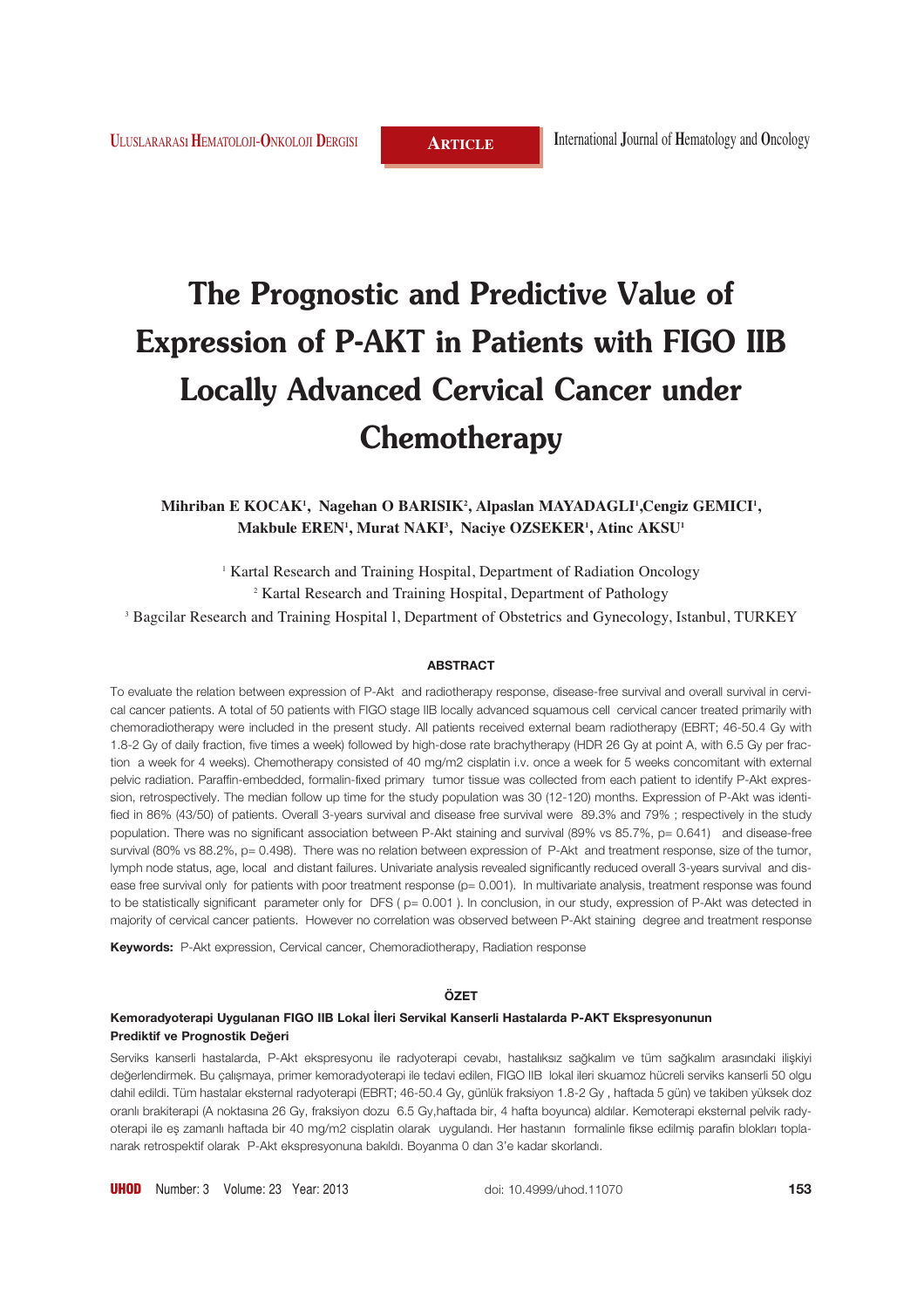Boyanma olmaması (0), <%50 zayıf yoğunlukta boyanma (+1), >%50 zayıf veya orta yoğunlukta boyanma (+2) ve %50 üzerinde güçlü yoğunlukta boyanma (+3) olarak skorlandı. İstatistiksel analiz için skor 0 ve +1 olanlar P-Akt negatif olarak, skor +2 ve +3 olanlar P-Akt pozitif olarak sınıflandırıldı. Medyan takip süresi 30 (12-120) aydı. Hastaların %86' sında (43/50) P-Akt ekspresyonu pozitif olarak tespit edildi. 3 yıllık tüm sağkalım ve hastalıksız sağkalım sırasıyla %89.3 ve % 79 olarak bulundu. P-Akt boyanma durumu (pozitif boyanma / negatif boyanma) ile sağkalım (89% ve 85.7%, p= 0.641) ve hastalıksız sağkalım (%80 ve % 88.2, p= 0.498) arasında istatistiksel anlamlı bir ilişki saptanmadı. P-Akt ekspresyonu ile tedaviye yanıt, tümör boyutu, lenf nodu durumu, yaş, lokal nüks ve uzak metastaz gelişimi arasında anlamlı bir ilişki saptanmadı. Univariye analizde tedaviye kötü yanıt alınan hastalarda hem 3 yıllık hastalıksız sağkalım, hem de 3 yıllık tüm sağkalım daha kötü bulundu (p= 0.001). Multivariye analizde ise yalnızca, tedaviye kötü yanıt hastalıksız sağkalım için anlamlı bir parametre olarak bulundu (p= 0.001).

Servikal kanserli hastaların çoğunda P-Akt pozitif ekspresyonu gözlenmiştir. Ancak boyanma derecesi ile tedaviye cevap arasında bir korelasyon gözlenmemiştir.

**Anahtar Kelimeler:** P-Akt ekspresyonu, Servikal kanser kemoradyoterapi, Tedavi yanıtı, Sağkalım

## **INTRODUCTION**

Cervical carcinoma has a significant place among gynecological tumors due to its prevalence and mortality rate. The standart therapy of locally advanced cervical cancer is cisplatin-based concomitant chemoradiotherapy.

For cervical cancer, as well as other cancers, in order to predict treatment outcome and resistance to therapy, besides the classical clinicopathological factors (FIGO stage, tumor size defining bulky disease as tumors larger than 4 cm, histology, lymph node status and age whom young or older age), biological and molecular markers continue to be investigated.

EGFR and downstream pathways that have a role in carcinogenesis and when overexpressed, are shown to have a connection with therapy resistance and poor prognosis, are one of the major factors under investigation.1-6 It is shown in several studies that high levels of EGFR amplification and overexpression are present in cervical cancer.<sup>7-10</sup> One of the specific signal tranduction pathways, phosphatidylinositol 3-kinase (PI3K)/Akt pathway is activated by stimulation of EGFR family via certain growth factors and cytokines.11-13 Akt is a protein kinase first identified in 1991 and it regulates cell survival. In case of cellular stress, Akt which gets activated by phosphorylation (P-Akt) prevents apoptosis, and powerfully stimulates survival and growth signals.<sup>14</sup> Activation of Akt is related with malignant transformation characterized by accelerated tumor growth, metastasis and angiogenesis.12 Besides, activation of Akt diminishes the sensitivity of tumor cells to chemotherapy and radiotherapy.15

Increased expression of P-Akt level in tumor tissue

is found to be related with decreased response to radiotherapy in tumors such as head&neck cancer, lung cancer, glioblastoma multiforme, prostate and breast cancer.16-22 There are also studies on cervical cancer which show a relationship between P-Akt expression level and disease–free survival (DFS) and radiotherapy response.23-25 In 2005, Lee et al., observed that in 55 cervical cancer patients treated with radiotherapy, with Akt overexpression, there was a significant improvement in DFS.<sup>23</sup> In 2006, Kim et al., in 27 cervix carcinoma patients 9 of whom showed recurrence after primary radiotherapy, unlike the study of Lee, showed that P-Akt positivity was correlated with radiation resistance and local recurrence and those patients had a worse prognosis.24 Faried et al., in 26 cervical cancer patients to whom preoperative chemotherapy was given, reported that P-Akt negative cases had a better survival and prognosis.<sup>25</sup>

In our study, in the tumor tissues of 50 FIGO IIB cervical cancer patients, we investigated the association between P-Akt expression level and response to chemoradiotherapy, DFS and overall survival (OS).

## **PATIENTS AND METHODS**

Between 2001 and 2009, in Kartal Education&Research Hospital Oncology Department, FIGO stage IIB locally advanced sqamous cell cervical cancer patients were concomitantly treated with chemotherapy and radiotherapy. Fifty patients among this group that reached parafin blocks were retrospectively analysed in the present study. The tumor volume was determined with Magnetic Resonance Imaging (MRI) and clinical examination. All of the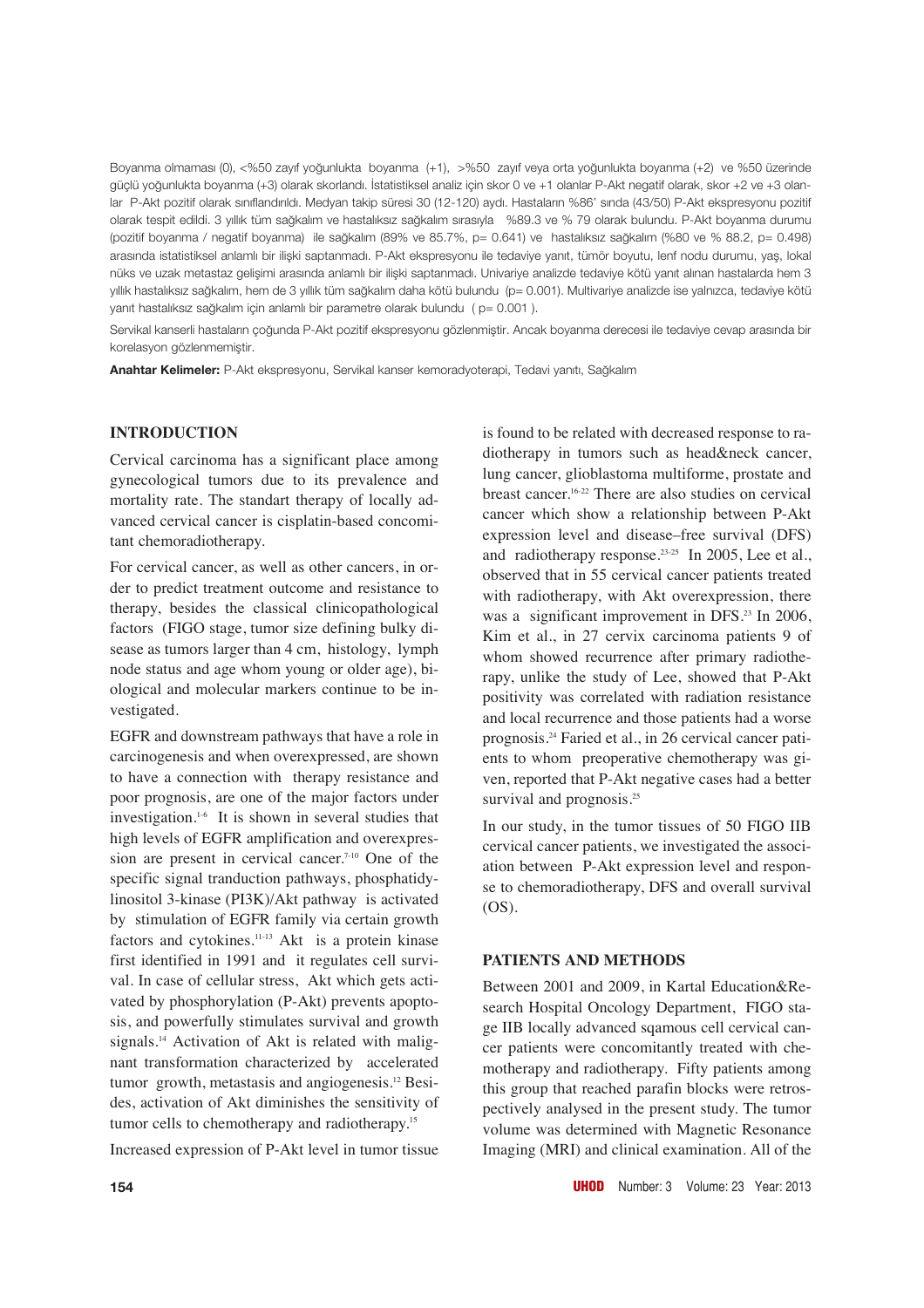

**Figure 1.** P-Akt expression in tumour specimens at 20X magnification. A: P-Akt negative (0)



**Figure 3.** P-Akt expression in tumour specimens at 20X magnification. C: P-Akt positive (+)

patients received external beam radiotherapy (EBRT). The whole pelvis total dose was 46-50.4 Gy with 1.8-2 Gy of daily fraction, administered five times a week (minimum: 43 Gy, maximum 54 Gy, median:50 Gy). Treatment fields involved gross tumor volume and regional lymph node regions ( common iliac, external iliac, internal iliac and presacral lymph nodes) . Also para-aortic region evaluated by MRI and no prophylactic irradiation to the para-aortic lymph node area was performed.

High-dose rate (HDR) brachytherapy was started 5- 6 weeks after the initiation of the EBRT. The dose of HDR brachytherapy was 26 Gy at point A, with 6.5 Gy per fraction applied weekly for 4 weeks (minimum: 24,5 Gy, maximum: 29 Gy, median: 26 Gy) Patients who were unable to have brachytherapy (8 patients) were given an external beam radiotherapy



**Figure 2.** P-Akt expression in tumour specimens at 20X magnification. B: P-Akt poor staining (+)

boost (14-20 Gy). The boost dose was limited to the 66-70 Gy due to risk of the rectitis. Chemotherapy consisted of 40 mg/m2 cisplatin i.v. once a week for 5 weeks concomitant with external pelvic radiation.

Response to treatment was evaluated 1.5-2 months after chemoradiotherapy. The patients who did not have any tumor clinically and radiologically (MRI) were considered radioresponsive; if partial response or stable disease was present, patients were considered radioresistant.

#### **Immunohistochemical Staining**

Only one pathologist evaluated the all immunohistochemical staining. Firstly, 3 µm paraffin sections were cut from the paraffin embedded tumor tissue and mounted on adhesive coated glass slides. They were then deparaffinized in xylene three times for 5 min and rehydrated through a series of graded alcohols and purified water All sections were blocked from nonspecific binding by endogen peroxide (Lecia; LOT 11776) for 15 min and then incubated with P-Akt monoclonal Mouse anti-human (Novocastra Liquid, Cod NCL-L-Akt-Phos, ready for use,United Kingdom). Post primary antibody, polimer antibody and DAB mixtures (Leica; LOT 11776) were added to the sections, respectively each for 10 minutes. After washed in water, the slides were lightly counterstained with Hematoxylin. The staining was scored on a scale from  $0$  to  $3+$  as follows: no staining  $(0)$ , <50% with weak intensity  $(1+)$ , more than 50% with weak or moderate intensity  $(2+)$ , more than 50% with strong intensity  $(3+)$ :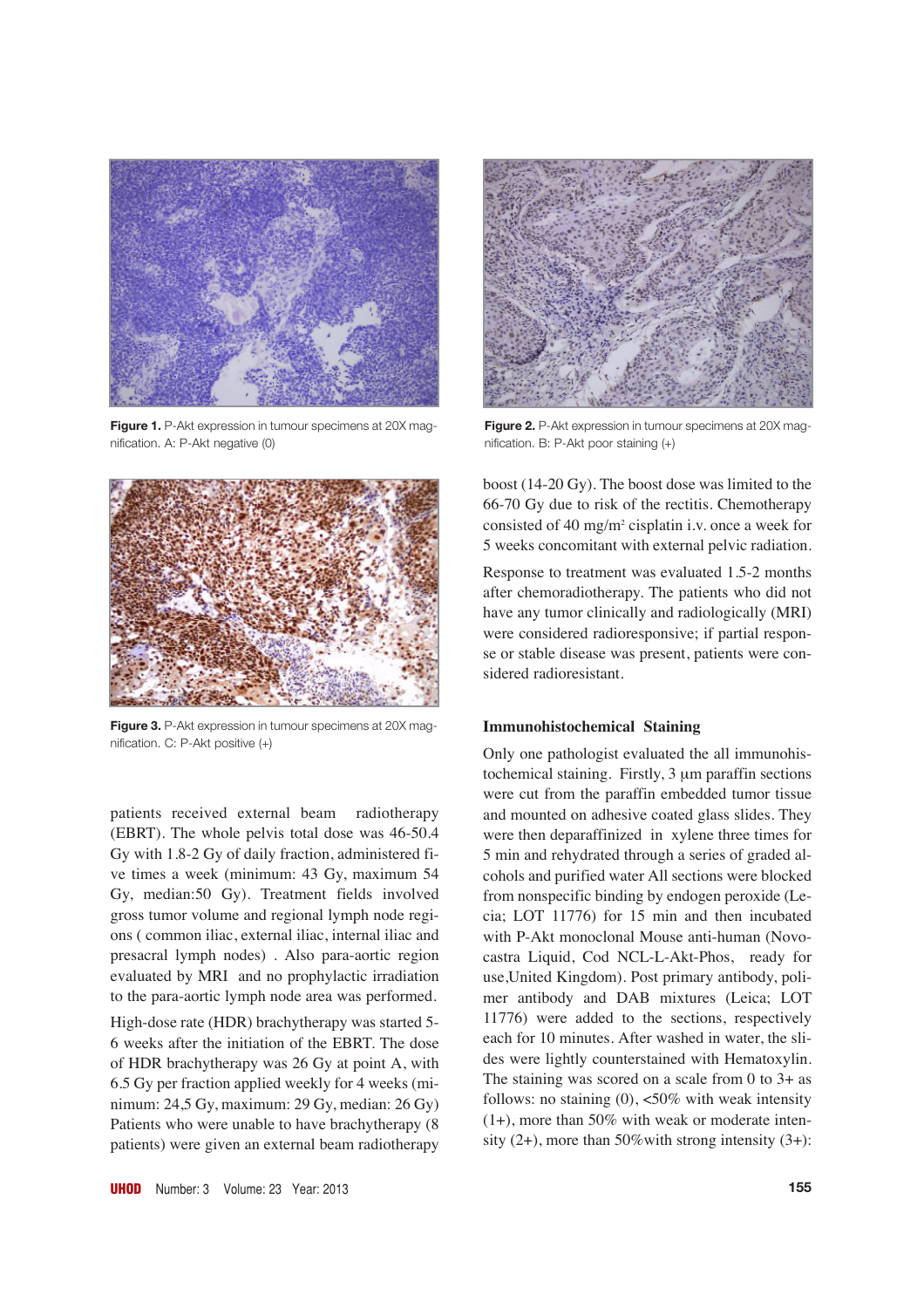| Table 1. Patients characteristics |              |  |  |  |
|-----------------------------------|--------------|--|--|--|
| <b>Patients characteristics</b>   | $n$ (%)      |  |  |  |
| Age                               |              |  |  |  |
| Median (range)                    | 52.5 (29-77) |  |  |  |
| Tumor diameter                    |              |  |  |  |
| $\leq 4$ cm                       | 18 (36)      |  |  |  |
| > 4 cm                            | 32 (64)      |  |  |  |
| Response to treatment             |              |  |  |  |
| Partial response                  | 5(10)        |  |  |  |
| Complete response                 | 45 (90)      |  |  |  |
| Recurrence pattern                |              |  |  |  |
| Local                             | 2(4)         |  |  |  |
| Distant                           | 6(12)        |  |  |  |
| Local and distant                 | 2(4)         |  |  |  |
| Current status                    |              |  |  |  |
| Exitus                            | 4(8)         |  |  |  |
| Disease free survival             | 38 (76)      |  |  |  |
| Survival with disease             | 8(16)        |  |  |  |
| P-Akt staining                    |              |  |  |  |
| Negative (n: 7)<br>$\Omega$       | 1(2)         |  |  |  |
| $+1$                              | 6(12)        |  |  |  |
| Positive (n: 43)<br>$+2$          | 11(22)       |  |  |  |
| $+3$                              | 32 (64)      |  |  |  |
|                                   |              |  |  |  |

For statistical analysis of survival curve, we classified the P-Akt expression of score 0 or 1+ as P-Akt negative, score  $2+$  or  $3+$  as P-Akt positive.<sup>24</sup>

## **Statistical Analysis**

Statistical analysis were performed using SPSS 17.0 software system. The clinicopathologic features of difference parameters were compared with Fisher's exact test. Survival curves were plotted using the Kaplan-Meier method and the log-rank test was used to assess any differences. Cox proportional hazard model was applied for evaluation of the relationship between different variables and survival. P values  $\leq 0.05$  were considered to be statistically significant.

## **RESULTS**

All the patients received external pelvic radiotherapy. In 8 (16%) cases who did not become suitable for brachytherapy, subsequently, external boost dose was given. All the patients were able to receive weekly cisplatin. Patient characteristics are described in Table 1.

The median follow up for the patients was 30 (12- 120) months. During follow-up, 46 (92%) patients was still alive. The patients who did not have any tumor clinically and radiologically (MRI) were considered radioresponsive; if partial response or stable disease was present, patients were considered radioresistant.

| Table 2. Comparison of P-Akt and clinicopathological data |                |                |                |         |  |
|-----------------------------------------------------------|----------------|----------------|----------------|---------|--|
| <b>Characteristics</b>                                    | $P-Akt (+)$    | $P-Akt$ (-)    | <b>Total</b>   | P value |  |
| Treatment response                                        |                |                |                |         |  |
| Radioresponsive                                           | 38             | 7              | 45             | 0.454   |  |
| Radioresistant                                            | 5              | $\overline{0}$ | 5              |         |  |
| Local control                                             |                |                |                |         |  |
| Local recurrence $(+)$                                    | $\overline{4}$ | $\circ$        | $\overline{4}$ | 0.536   |  |
| Local recurrence (-)                                      | 39             | $\overline{7}$ | 46             |         |  |
| Distant failure                                           |                |                |                |         |  |
| Distant $(+)$                                             | 6              | 5              | 11             | 0.310   |  |
| Distant (-)                                               | 37             | $\overline{2}$ | 39             |         |  |
| Age                                                       |                |                |                |         |  |
| $\leq 60$                                                 | 36             | 5              | 41             | 0.370   |  |
| >60                                                       | $\overline{7}$ | $\overline{2}$ | 9              |         |  |
| Lymph node (LN)                                           |                |                |                |         |  |
| Pelvic LN (+)                                             | $\overline{7}$ | $\circ$        | $\overline{7}$ | 0.323   |  |
| Pelvic LN(-)                                              | 36             | 7              | 43             |         |  |
| Tumor diameter                                            |                |                |                |         |  |
| ≤4cm                                                      | 17             |                | 18             | 0.197   |  |
| $>4$ cm                                                   | 26             | 6              | 32             |         |  |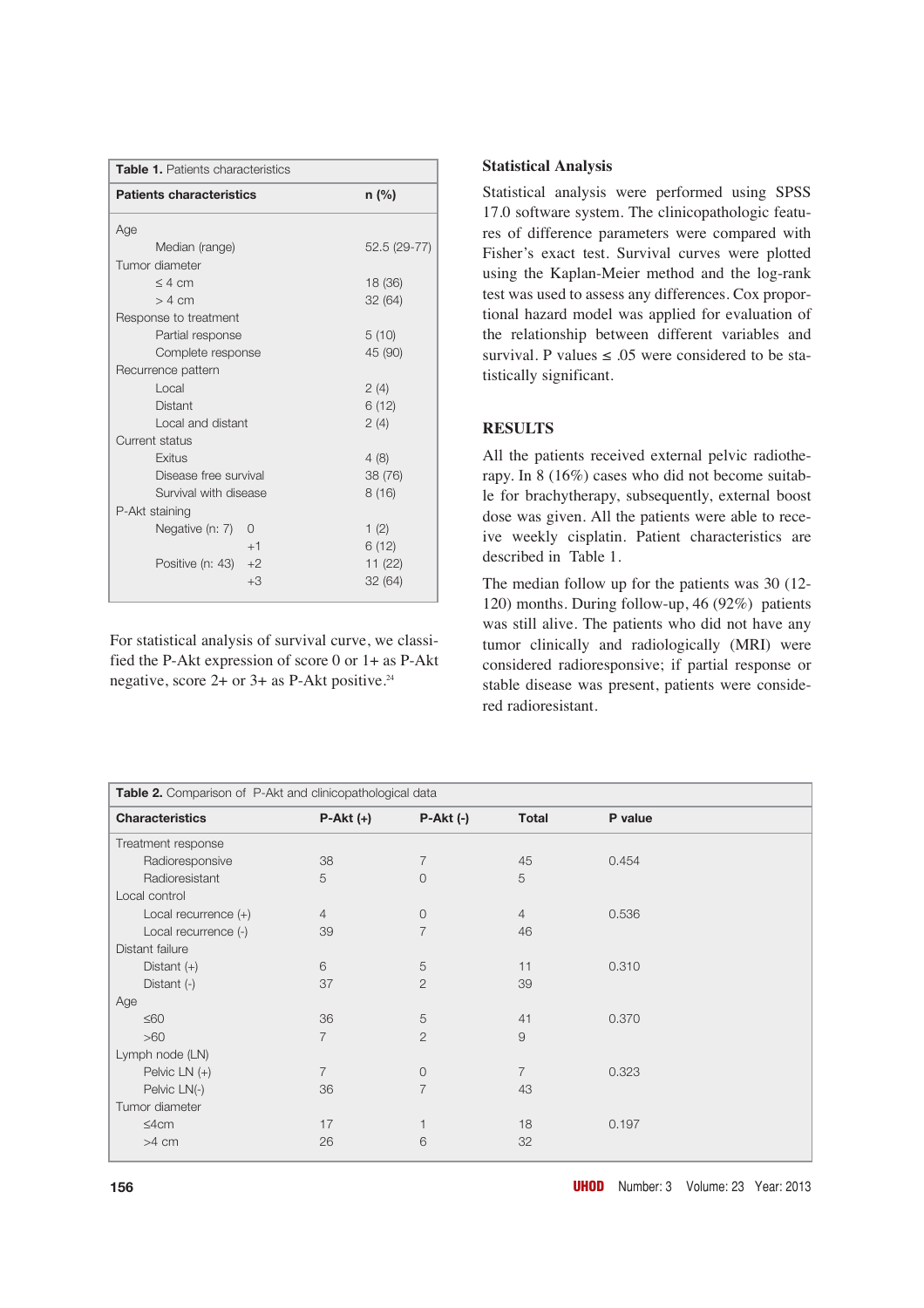According to evaluation done 2 months after treatment, complete clinical and radiological response were obtained in 45 (90%) patients (radiation-responsive group). During follow-up, 2 (4%) patients had only local and 2 (4%) had both local progression and distant metastasis, 6 (12%) had only distant metastasis. Three out of 4 patients, whom locally reccured or progressed were in the treatment resistant group. Distant metastasis were found in the lung in  $1(2\%)$  patient, in bone in  $3(6\%)$ , in paraaortic lymph node in 4 (8%) patients. Local recurrence/progression was seen after median 5 months (5-18 months) and distant metastasis, after median 8 months (3-14 months).

In 86% (43/50) of the patients, P-Akt positive expression was observed. There was no significant relationship between P-Akt expression levels and response to treatment, local recurrence, distant metastasis, age, tumor diameter, lymph node status (Table 2).

For all the group, 3- year overall survival (OS) was 89.3%, and DFS was 79%. There wasn't any statistical significant difference between P-Akt positivity or negativity and survival  $(89\% \text{ vs } 85.7\%, \text{p}$ 0.641) and DFS (80% vs 88.2%, p= 0.498)

In univariate analysis, for patients without response to treatment, DFS and OS were obviously poor  $(p= 0.001)$  (Table 3,4). In multivariate analysis, treatment response was found to be statistically significant parameter only for DFS  $(p= 0.001)$ .

| <b>Table 3.</b> Univariate analysis for survival |                        |       |  |  |  |
|--------------------------------------------------|------------------------|-------|--|--|--|
| <b>Characteristics</b>                           | 3 years $(\%)$ P-value |       |  |  |  |
| Lymph node (LN)                                  |                        |       |  |  |  |
| Pelvic LN (+)                                    | 66.7                   | 0.549 |  |  |  |
| Pelvic LN (-)                                    | 93                     |       |  |  |  |
| Age                                              |                        |       |  |  |  |
| $\leq 60$                                        | 89.5                   | 0.670 |  |  |  |
| >60                                              | 88.9                   |       |  |  |  |
| Tumor diameter                                   |                        |       |  |  |  |
| $>4$ cm                                          | 90.6                   | 0.744 |  |  |  |
| $\leq 4$ cm                                      | 75                     |       |  |  |  |
| Chemoradiotherapy response                       |                        |       |  |  |  |
| Complete response                                | 97.8                   | 0.001 |  |  |  |
| Partial/stable                                   | ∩                      |       |  |  |  |
| P-akt                                            |                        |       |  |  |  |
| $(+)$                                            | 79.7                   | 0,857 |  |  |  |
| $(-)$                                            | 84.4                   |       |  |  |  |
|                                                  |                        |       |  |  |  |

### **DISCUSSION**

In our study we investigated the predictive and prognostic value of P-Akt expression in 50 FIGO IIB squamous cell cervical carcinoma cases who were treated with chemoradiotherapy. We did not find any statistically significant difference between P-Akt expression and OS, DFS and response to chemoradiotherapy.

P-Akt is a member of PI3K/Akt pathway which is one of the biological markers under investigation in cervical cancer with expectation to give support for treatment strategies and improve treatment outcomes. Radiation- induced EGFR signaling activates the PI3K/Akt pathway; this may result in inhibition of apoptosis and promotion of cell proliferati $on<sup>12</sup>$  and in turn, this may cause the failure of radiotherapy. Another issue to be investigated is the presence of PI3K/AKT in tumor tissue . In the study of Zhang et al., $26$  in different stages of cervical cancers , PI3K protein expression was detected in 25 out of 31 (80.6%) tumor specimens and in 7 out of 15 non-neoplastic specimens (46.6%). A significant over-expression was observed in tumor tissues compared with non-neoplastic tissue (p< 0.01). In the study performed by Noordhuis et al.,<sup>27</sup> in 2009, P-Akt expression was detected in only 4.1% of the 375 IB-IVA cervical cancer patients . Although the same antibody and protocol for immunostaining were used, only 4.1% expression of P-Akt was found which is low with respect to other studies reported. Therefore in that study, any

| <b>Table 4.</b> Univariate analysis for disease-free survival |                     |       |  |  |  |
|---------------------------------------------------------------|---------------------|-------|--|--|--|
| <b>Characteristics</b>                                        | 3 years (%) P value |       |  |  |  |
| Lymph node (LN)                                               |                     |       |  |  |  |
| Pelvic $LN(+)$                                                | 71.4                | 0.624 |  |  |  |
| Pelvic LN (-)                                                 | 80.4                |       |  |  |  |
| Age                                                           |                     |       |  |  |  |
| ≤60                                                           | 79.5                | 0.721 |  |  |  |
| >60                                                           | 76.2                |       |  |  |  |
| Tumor diameter                                                |                     |       |  |  |  |
| $>4$ cm                                                       | 80.5                | 0.774 |  |  |  |
| $\leq 4$ cm                                                   | 76.4                |       |  |  |  |
| Chemoradiotherapy response                                    |                     |       |  |  |  |
| Complete response                                             | 83.2                | 0.001 |  |  |  |
| Partial/stable                                                | ∩                   |       |  |  |  |
| P-akt                                                         |                     |       |  |  |  |
| $(+)$                                                         | 88.2                | 0.498 |  |  |  |
| $(-)$                                                         | 80                  |       |  |  |  |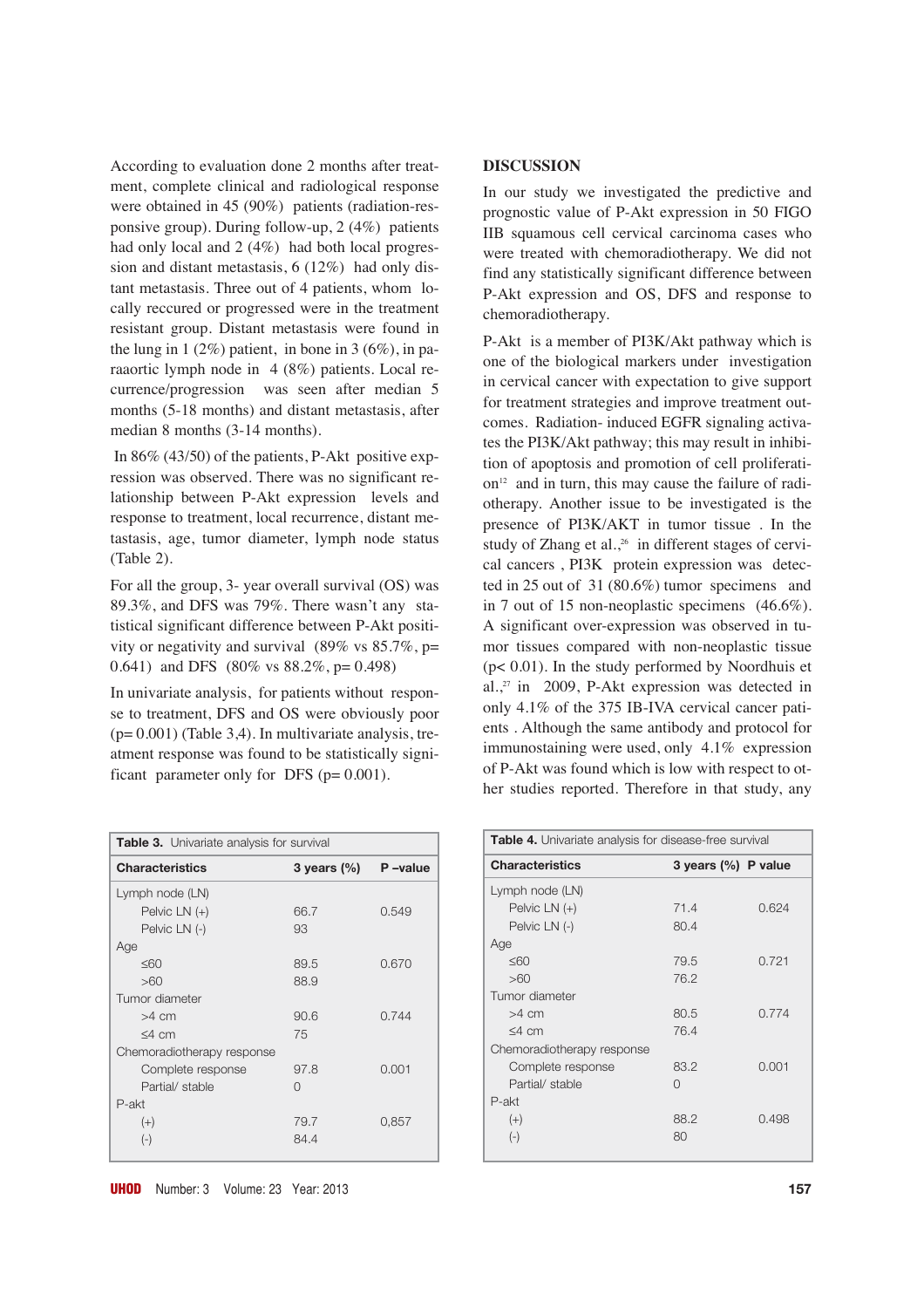comment on the relation between P-Akt expression and response to therapy and survival could not be made. In our study, P-Akt expression was found in 86% of the patients (43/50). However, in our study as well as Zang's, any statistically significant correlation between PI3K and P-Akt expression and clinicopathological parameteres was not found.

In the study by Lee et al.<sup>23</sup>, P-Akt expression was related to good prognosis while Kim et al.<sup>24</sup> and Faried et al.<sup>25</sup> found that P-Akt expression was associated with poor porgnosis. In a recent systematic review including 42 trials searching 82 cell biological markers, despite evidence on the relation of EGFR and C-erbB-2 with poor chemoradiotherapy response, P-Akt did not show a relation with response.28

Even though theoretically P-Akt expression negatively effects response to radiotherapy and treatment outcomes, in our study expected correlation was not observed. Our study P-Akt expression was found in 86% of the patients (43/50). Due to imbalance of patients number who P-Akt expression was found and not found may be resulted with insignificant. Larger prospective studies on the prognostic and predictive role of P-Akt will be enlightening.

#### **REFERENCES**

- 1. Neal DE, Marsh C, Bennett MK, et al. Epidermal growth factor receptors in human bladder cancer: comparisons of invasive and superficial tumors. Lancet 1: 366-368, 1985.
- 2. Sainsbury JRC, Farndon JR, Needham GK, et al. Epidermal growth factor receptor as predictor of early recurrence of and death from breast cancer. Lancet 1: 1398-1402, 1987.
- 3. Hendler F, Shum Siu A, Nanu L, et al. Overexpression of EGF receptors in squamous tumors is associated with poor survival. J Cell Biochem (Suppl 12A): 105 (Abstr), 1988.
- 4. Bauchnecht T, Kohler M, Janz I, et al. The occurrence of epidermal growth factor receptors and the characterization of EGF-like receptors and the characterization of EGF-like factors in human ovarian, endometrial, cervical and breast cancer. J Cancer Res Clin Oncol 115: 193-199, 1989.
- 5. Ozawa S, Ueda M, Ando N, et al. Prognostic significance of epidermal growth factor receptor in esophageal squamous cell carcinomas. Cancer 2169-2173, 1989.
- 6. Reese DM, Slamon DJ. HER-2/neu signal transduction in human breast and ovarian cancer. Stem Cells 15: 1-8, 1997.
- 7. Kim JW, Kim DK, Song CH, Lee JW. Expression of epidermal growth factor receptor in carcinoma of the cervix. Gynecol Oncol 42: 256-264,1991.
- 8. Kristensen GB, Holm R, Abeler VM, Trope CG. Evaluation of the prognostic significance of cathepsin D, epidermal growth factor receptor and c-erbB-2 in early cervical squamous cell carcinoma. Cancer (Phila), 78: 433-440,1996.
- 9. Gaffney DK, Haslam D, Tsodikov A, et al. Epidermal growth factor receptor (EGFR) and vascular endothelial growth factor (VEGF) negatively affect overall survival in carcinoma of the cervix treated with radiotherapy. Int J Radiat Oncol Biol Phys 56: 922-928, 2003.
- 10. Noordhuis MG, Eijsink JJ, Ten Hoor KA, et al. Expression of Epidermal Growth Factor Receptor (EGFR) and Activated EGFR Predict Poor Response to (Chemo)radiation and Survival in Cervical Cancer. Clin Cancer Res 15: 7389-7397, 2009.
- 11. Salomon DS, Brandt R, Ciardiello F, Normanno N. Epidermal growth factor-related peptides and their receptors in human malignancies. Crit Rev Oncol Hematol 19: 183-232, 1995.
- 12. Yarden. Untangling the ErbB Signalling Network. Nat Rev Mol Cell Biol 2: 127-137, 2001.
- 13. Blume-Jensen P, Hunter T. Oncogenic kinase signaling. Nature 411: 355-364, 2001.
- 14. Chang F, Lee JT, Navolanic PM, et al. Involvement of PI3K/Akt pathway in cell cycle progression, apoptosis and neoplastic transformation: A target for cancer chemotherapy. Leukemia 17: 590-603, 2003.
- 15. Engelman JA. Targeting PI3K signalling in cancer: opportunities, challenges and limitations. Nat Rev Cancer 9: 550-562, 2009.
- 16. Dent P, Yacoub A, Contessa J, et al. Stress and radiation-induced activation of multiple intracellular signaling pathways. Radiat Res 159: 283-300, 2003.
- 17. Gupta AK, Cerniglia GJ, Mick R, et al. Radiation sensitization of human cancer cells in vivo by inhibiting the activity of PI3K using LY294002. Int J Radiat Oncol Biol Phys 56: 846-853, 2003.
- 18. Choe G, Horvath S, Cloughesy TF, et al. Analysis of the phosphatidylinositol 3'-kinase signaling pathway in glioblastoma patients in vivo. Cancer Res 63: 2742- 2746, 2003.
- 19. Liao Y, Grobholz R, Abel U, et al. Increase of AKT/PKB expression correlates with Gleason pattern in human prostate cancer. Int J Cancer 107: 676-680.
- 20. Schmitz KJ, Otterbach F, Callies R, et al. Prognostic relevance of activated Akt kinase in node-negative breast cancer: a clinicopathological study of 99 cases. Mod Pathol 17: 15-21, 2004.